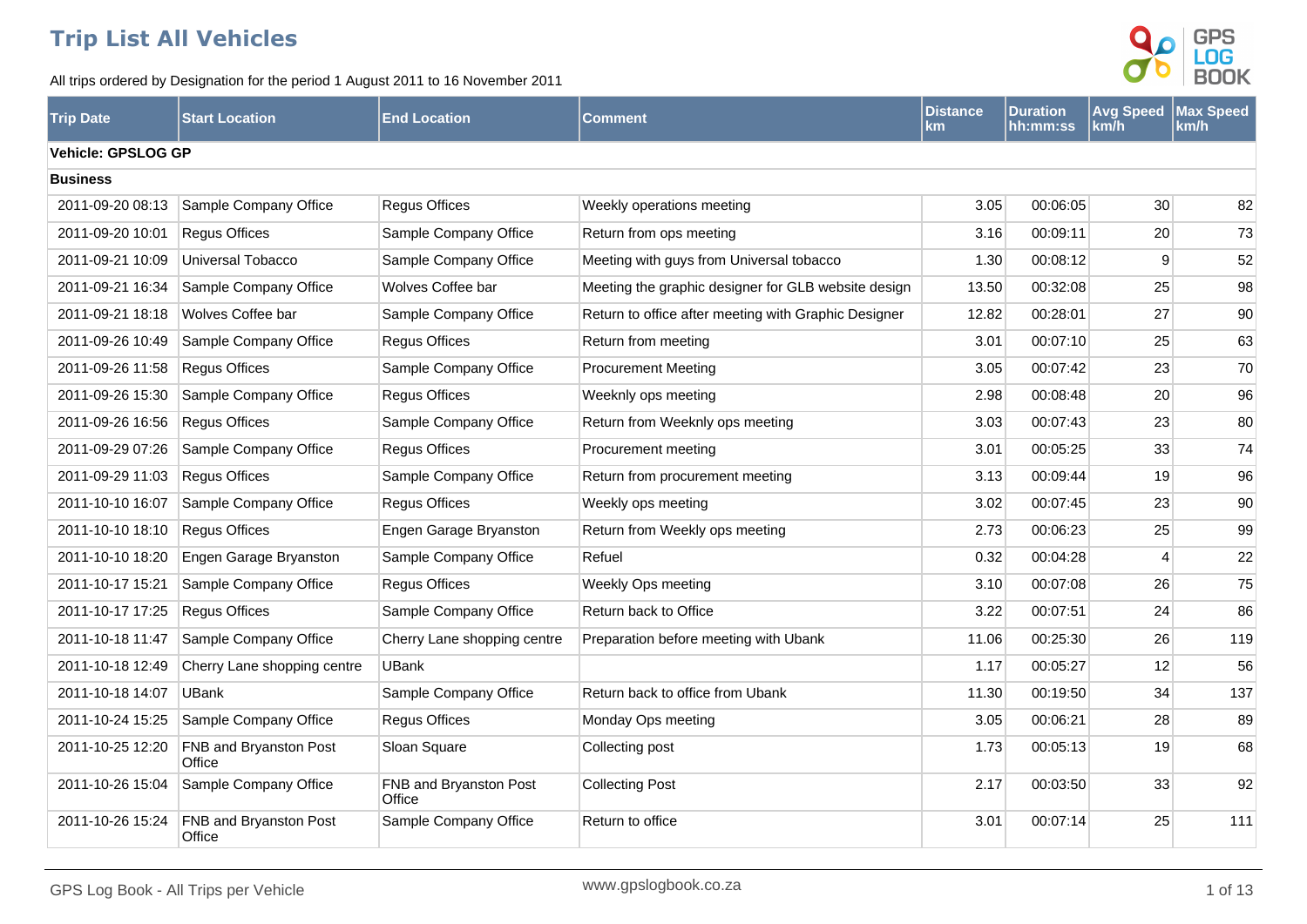| 62<br>2011-10-28 08:58<br>DJ's Liquor Store<br>Caltex Garrage Randfontein<br>1.61<br>00:02:25<br>39<br>2011-11-07 18:43<br>Sample Company Office<br>Sample Company Office<br>2.22<br>00:04:33<br>29<br>87<br>2<br>2011-11-09 11:38<br>Sample Company Office<br>Sample Company Office<br>00:02:40<br>16<br>0.13<br>2011-11-15 15:16<br>41<br>93<br>Sample Company Office<br>Sandton City<br>Video confererencs meeting at Regus Sandton<br>00:14:06<br>9.71<br>2011-11-15 17:44<br>Sandton City<br>Epson downs shopping centre<br>Video confererencs meeting at Regus Sandton<br>9.96<br>00:21:36<br>27<br>83<br>Sample Company Office<br>2011-11-15 18:30<br>Epson downs shopping centre<br><b>Collecting Dinner for staff</b><br>00:03:08<br>67<br>0.61<br>11<br>05:12:03<br>132.33<br>23.5<br>80.83<br>2011-09-15 20:25<br>Sample Company Office<br>Nando's Leaping Frog<br>4.82<br>00:06:06<br>47<br>125<br>2011-09-15 20:42<br>8.26<br>00:11:55<br>41<br>123<br>Nando's Leaping Frog<br>Home<br>Sample Company Office<br>2011-09-16 08:24<br>00:19:31<br>31<br>78<br>Home<br>10.09<br>2011-09-16 15:15<br>Sample Company Office<br><b>Builders warehouse</b><br>9.59<br>00:20:42<br>27<br>93<br>2011-09-16 15:49<br>00:04:23<br><b>Builders warehouse</b><br>0.97<br>13<br>54<br>Hi Q tyres<br>00:13:28<br>2011-09-16 16:04<br>Sample Company Office<br>4.41<br>19<br>62<br>Hi Q tyres<br>2011-09-16 17:47<br>Sample Company Office<br>00:21:42<br>27<br>97<br>Home<br>10.04<br>00:01:27<br>$\overline{7}$<br>2011-09-16 18:59<br>0.03<br>Home<br>Home<br>1<br>2011-09-17 07:55<br>The Baron on Main<br>10.01<br>00:15:04<br>39<br>85<br>Home<br>Audi Northcliff<br>00:24:07<br>2011-09-17 08:13<br>The Baron on Main<br>12.96<br>32<br>79<br>51<br>161<br>2011-09-17 08:51<br>Audi Northcliff<br>Epson downs shopping centre<br>15.68<br>00:18:22<br>2011-09-17 09:53<br>Epson downs shopping centre<br>Epson downs shopping centre<br>0.03<br>00:00:02<br>59<br>5<br>2011-09-17 09:56<br>Lone hill shopping centre<br>00:08:08<br>35<br>94<br>Epson downs shopping centre<br>4.79<br>2011-09-17 10:07<br>Lone hill shopping centre<br>6.75<br>00:13:06<br>30<br>93<br>Home<br>3<br>2011-09-17 10:47<br>00:00:23<br>8<br>Home<br>Home<br>0.02<br>2011-09-17 11:54<br>9<br>0.08<br>00:00:31<br>Home<br>Home<br>-1<br>2011-09-17 12:15<br>0.04<br>00:06:50<br>$\overline{0}$<br>6<br>Home<br>Home<br>2011-09-17 12:59<br>Michelle<br>17.57<br>00:24:33<br>42<br>144<br>Home<br>Zebra Lodge<br>2011-09-17 13:26<br>Michelle<br>71.72<br>00:52:35<br>81<br>2011-09-17 15:45<br>Zebra Lodge<br>Zebra Lodge<br>1.44<br>00:06:47<br>12<br>2011-09-17 23:33<br>Zebra Lodge<br>87.14<br>01:10:23<br>74<br>179<br>Home<br>2011-09-18 12:33<br><b>Crowthorn Shopping Centre</b><br>00:09:25<br>31<br>Home<br>4.97 | 2011-10-27 07:25        | Home | Sample Company Office | 10.16 | 00:26:26 | 23 | 99  |
|-------------------------------------------------------------------------------------------------------------------------------------------------------------------------------------------------------------------------------------------------------------------------------------------------------------------------------------------------------------------------------------------------------------------------------------------------------------------------------------------------------------------------------------------------------------------------------------------------------------------------------------------------------------------------------------------------------------------------------------------------------------------------------------------------------------------------------------------------------------------------------------------------------------------------------------------------------------------------------------------------------------------------------------------------------------------------------------------------------------------------------------------------------------------------------------------------------------------------------------------------------------------------------------------------------------------------------------------------------------------------------------------------------------------------------------------------------------------------------------------------------------------------------------------------------------------------------------------------------------------------------------------------------------------------------------------------------------------------------------------------------------------------------------------------------------------------------------------------------------------------------------------------------------------------------------------------------------------------------------------------------------------------------------------------------------------------------------------------------------------------------------------------------------------------------------------------------------------------------------------------------------------------------------------------------------------------------------------------------------------------------------------------------------------------------------------------------------------------------------------------------------------------------------------------------------------------------------------------------------------------------------------------------------------------------------------------------------------------------------------------------------------------------------------------------------|-------------------------|------|-----------------------|-------|----------|----|-----|
|                                                                                                                                                                                                                                                                                                                                                                                                                                                                                                                                                                                                                                                                                                                                                                                                                                                                                                                                                                                                                                                                                                                                                                                                                                                                                                                                                                                                                                                                                                                                                                                                                                                                                                                                                                                                                                                                                                                                                                                                                                                                                                                                                                                                                                                                                                                                                                                                                                                                                                                                                                                                                                                                                                                                                                                                             |                         |      |                       |       |          |    |     |
|                                                                                                                                                                                                                                                                                                                                                                                                                                                                                                                                                                                                                                                                                                                                                                                                                                                                                                                                                                                                                                                                                                                                                                                                                                                                                                                                                                                                                                                                                                                                                                                                                                                                                                                                                                                                                                                                                                                                                                                                                                                                                                                                                                                                                                                                                                                                                                                                                                                                                                                                                                                                                                                                                                                                                                                                             |                         |      |                       |       |          |    |     |
|                                                                                                                                                                                                                                                                                                                                                                                                                                                                                                                                                                                                                                                                                                                                                                                                                                                                                                                                                                                                                                                                                                                                                                                                                                                                                                                                                                                                                                                                                                                                                                                                                                                                                                                                                                                                                                                                                                                                                                                                                                                                                                                                                                                                                                                                                                                                                                                                                                                                                                                                                                                                                                                                                                                                                                                                             |                         |      |                       |       |          |    |     |
|                                                                                                                                                                                                                                                                                                                                                                                                                                                                                                                                                                                                                                                                                                                                                                                                                                                                                                                                                                                                                                                                                                                                                                                                                                                                                                                                                                                                                                                                                                                                                                                                                                                                                                                                                                                                                                                                                                                                                                                                                                                                                                                                                                                                                                                                                                                                                                                                                                                                                                                                                                                                                                                                                                                                                                                                             |                         |      |                       |       |          |    |     |
|                                                                                                                                                                                                                                                                                                                                                                                                                                                                                                                                                                                                                                                                                                                                                                                                                                                                                                                                                                                                                                                                                                                                                                                                                                                                                                                                                                                                                                                                                                                                                                                                                                                                                                                                                                                                                                                                                                                                                                                                                                                                                                                                                                                                                                                                                                                                                                                                                                                                                                                                                                                                                                                                                                                                                                                                             |                         |      |                       |       |          |    |     |
|                                                                                                                                                                                                                                                                                                                                                                                                                                                                                                                                                                                                                                                                                                                                                                                                                                                                                                                                                                                                                                                                                                                                                                                                                                                                                                                                                                                                                                                                                                                                                                                                                                                                                                                                                                                                                                                                                                                                                                                                                                                                                                                                                                                                                                                                                                                                                                                                                                                                                                                                                                                                                                                                                                                                                                                                             |                         |      |                       |       |          |    |     |
|                                                                                                                                                                                                                                                                                                                                                                                                                                                                                                                                                                                                                                                                                                                                                                                                                                                                                                                                                                                                                                                                                                                                                                                                                                                                                                                                                                                                                                                                                                                                                                                                                                                                                                                                                                                                                                                                                                                                                                                                                                                                                                                                                                                                                                                                                                                                                                                                                                                                                                                                                                                                                                                                                                                                                                                                             | <b>Business Totals:</b> |      |                       |       |          |    |     |
|                                                                                                                                                                                                                                                                                                                                                                                                                                                                                                                                                                                                                                                                                                                                                                                                                                                                                                                                                                                                                                                                                                                                                                                                                                                                                                                                                                                                                                                                                                                                                                                                                                                                                                                                                                                                                                                                                                                                                                                                                                                                                                                                                                                                                                                                                                                                                                                                                                                                                                                                                                                                                                                                                                                                                                                                             | <b>Private</b>          |      |                       |       |          |    |     |
|                                                                                                                                                                                                                                                                                                                                                                                                                                                                                                                                                                                                                                                                                                                                                                                                                                                                                                                                                                                                                                                                                                                                                                                                                                                                                                                                                                                                                                                                                                                                                                                                                                                                                                                                                                                                                                                                                                                                                                                                                                                                                                                                                                                                                                                                                                                                                                                                                                                                                                                                                                                                                                                                                                                                                                                                             |                         |      |                       |       |          |    |     |
|                                                                                                                                                                                                                                                                                                                                                                                                                                                                                                                                                                                                                                                                                                                                                                                                                                                                                                                                                                                                                                                                                                                                                                                                                                                                                                                                                                                                                                                                                                                                                                                                                                                                                                                                                                                                                                                                                                                                                                                                                                                                                                                                                                                                                                                                                                                                                                                                                                                                                                                                                                                                                                                                                                                                                                                                             |                         |      |                       |       |          |    |     |
|                                                                                                                                                                                                                                                                                                                                                                                                                                                                                                                                                                                                                                                                                                                                                                                                                                                                                                                                                                                                                                                                                                                                                                                                                                                                                                                                                                                                                                                                                                                                                                                                                                                                                                                                                                                                                                                                                                                                                                                                                                                                                                                                                                                                                                                                                                                                                                                                                                                                                                                                                                                                                                                                                                                                                                                                             |                         |      |                       |       |          |    |     |
|                                                                                                                                                                                                                                                                                                                                                                                                                                                                                                                                                                                                                                                                                                                                                                                                                                                                                                                                                                                                                                                                                                                                                                                                                                                                                                                                                                                                                                                                                                                                                                                                                                                                                                                                                                                                                                                                                                                                                                                                                                                                                                                                                                                                                                                                                                                                                                                                                                                                                                                                                                                                                                                                                                                                                                                                             |                         |      |                       |       |          |    |     |
|                                                                                                                                                                                                                                                                                                                                                                                                                                                                                                                                                                                                                                                                                                                                                                                                                                                                                                                                                                                                                                                                                                                                                                                                                                                                                                                                                                                                                                                                                                                                                                                                                                                                                                                                                                                                                                                                                                                                                                                                                                                                                                                                                                                                                                                                                                                                                                                                                                                                                                                                                                                                                                                                                                                                                                                                             |                         |      |                       |       |          |    |     |
|                                                                                                                                                                                                                                                                                                                                                                                                                                                                                                                                                                                                                                                                                                                                                                                                                                                                                                                                                                                                                                                                                                                                                                                                                                                                                                                                                                                                                                                                                                                                                                                                                                                                                                                                                                                                                                                                                                                                                                                                                                                                                                                                                                                                                                                                                                                                                                                                                                                                                                                                                                                                                                                                                                                                                                                                             |                         |      |                       |       |          |    |     |
|                                                                                                                                                                                                                                                                                                                                                                                                                                                                                                                                                                                                                                                                                                                                                                                                                                                                                                                                                                                                                                                                                                                                                                                                                                                                                                                                                                                                                                                                                                                                                                                                                                                                                                                                                                                                                                                                                                                                                                                                                                                                                                                                                                                                                                                                                                                                                                                                                                                                                                                                                                                                                                                                                                                                                                                                             |                         |      |                       |       |          |    |     |
|                                                                                                                                                                                                                                                                                                                                                                                                                                                                                                                                                                                                                                                                                                                                                                                                                                                                                                                                                                                                                                                                                                                                                                                                                                                                                                                                                                                                                                                                                                                                                                                                                                                                                                                                                                                                                                                                                                                                                                                                                                                                                                                                                                                                                                                                                                                                                                                                                                                                                                                                                                                                                                                                                                                                                                                                             |                         |      |                       |       |          |    |     |
|                                                                                                                                                                                                                                                                                                                                                                                                                                                                                                                                                                                                                                                                                                                                                                                                                                                                                                                                                                                                                                                                                                                                                                                                                                                                                                                                                                                                                                                                                                                                                                                                                                                                                                                                                                                                                                                                                                                                                                                                                                                                                                                                                                                                                                                                                                                                                                                                                                                                                                                                                                                                                                                                                                                                                                                                             |                         |      |                       |       |          |    |     |
|                                                                                                                                                                                                                                                                                                                                                                                                                                                                                                                                                                                                                                                                                                                                                                                                                                                                                                                                                                                                                                                                                                                                                                                                                                                                                                                                                                                                                                                                                                                                                                                                                                                                                                                                                                                                                                                                                                                                                                                                                                                                                                                                                                                                                                                                                                                                                                                                                                                                                                                                                                                                                                                                                                                                                                                                             |                         |      |                       |       |          |    |     |
|                                                                                                                                                                                                                                                                                                                                                                                                                                                                                                                                                                                                                                                                                                                                                                                                                                                                                                                                                                                                                                                                                                                                                                                                                                                                                                                                                                                                                                                                                                                                                                                                                                                                                                                                                                                                                                                                                                                                                                                                                                                                                                                                                                                                                                                                                                                                                                                                                                                                                                                                                                                                                                                                                                                                                                                                             |                         |      |                       |       |          |    |     |
|                                                                                                                                                                                                                                                                                                                                                                                                                                                                                                                                                                                                                                                                                                                                                                                                                                                                                                                                                                                                                                                                                                                                                                                                                                                                                                                                                                                                                                                                                                                                                                                                                                                                                                                                                                                                                                                                                                                                                                                                                                                                                                                                                                                                                                                                                                                                                                                                                                                                                                                                                                                                                                                                                                                                                                                                             |                         |      |                       |       |          |    |     |
|                                                                                                                                                                                                                                                                                                                                                                                                                                                                                                                                                                                                                                                                                                                                                                                                                                                                                                                                                                                                                                                                                                                                                                                                                                                                                                                                                                                                                                                                                                                                                                                                                                                                                                                                                                                                                                                                                                                                                                                                                                                                                                                                                                                                                                                                                                                                                                                                                                                                                                                                                                                                                                                                                                                                                                                                             |                         |      |                       |       |          |    |     |
|                                                                                                                                                                                                                                                                                                                                                                                                                                                                                                                                                                                                                                                                                                                                                                                                                                                                                                                                                                                                                                                                                                                                                                                                                                                                                                                                                                                                                                                                                                                                                                                                                                                                                                                                                                                                                                                                                                                                                                                                                                                                                                                                                                                                                                                                                                                                                                                                                                                                                                                                                                                                                                                                                                                                                                                                             |                         |      |                       |       |          |    |     |
|                                                                                                                                                                                                                                                                                                                                                                                                                                                                                                                                                                                                                                                                                                                                                                                                                                                                                                                                                                                                                                                                                                                                                                                                                                                                                                                                                                                                                                                                                                                                                                                                                                                                                                                                                                                                                                                                                                                                                                                                                                                                                                                                                                                                                                                                                                                                                                                                                                                                                                                                                                                                                                                                                                                                                                                                             |                         |      |                       |       |          |    |     |
|                                                                                                                                                                                                                                                                                                                                                                                                                                                                                                                                                                                                                                                                                                                                                                                                                                                                                                                                                                                                                                                                                                                                                                                                                                                                                                                                                                                                                                                                                                                                                                                                                                                                                                                                                                                                                                                                                                                                                                                                                                                                                                                                                                                                                                                                                                                                                                                                                                                                                                                                                                                                                                                                                                                                                                                                             |                         |      |                       |       |          |    |     |
|                                                                                                                                                                                                                                                                                                                                                                                                                                                                                                                                                                                                                                                                                                                                                                                                                                                                                                                                                                                                                                                                                                                                                                                                                                                                                                                                                                                                                                                                                                                                                                                                                                                                                                                                                                                                                                                                                                                                                                                                                                                                                                                                                                                                                                                                                                                                                                                                                                                                                                                                                                                                                                                                                                                                                                                                             |                         |      |                       |       |          |    |     |
|                                                                                                                                                                                                                                                                                                                                                                                                                                                                                                                                                                                                                                                                                                                                                                                                                                                                                                                                                                                                                                                                                                                                                                                                                                                                                                                                                                                                                                                                                                                                                                                                                                                                                                                                                                                                                                                                                                                                                                                                                                                                                                                                                                                                                                                                                                                                                                                                                                                                                                                                                                                                                                                                                                                                                                                                             |                         |      |                       |       |          |    |     |
|                                                                                                                                                                                                                                                                                                                                                                                                                                                                                                                                                                                                                                                                                                                                                                                                                                                                                                                                                                                                                                                                                                                                                                                                                                                                                                                                                                                                                                                                                                                                                                                                                                                                                                                                                                                                                                                                                                                                                                                                                                                                                                                                                                                                                                                                                                                                                                                                                                                                                                                                                                                                                                                                                                                                                                                                             |                         |      |                       |       |          |    | 153 |
|                                                                                                                                                                                                                                                                                                                                                                                                                                                                                                                                                                                                                                                                                                                                                                                                                                                                                                                                                                                                                                                                                                                                                                                                                                                                                                                                                                                                                                                                                                                                                                                                                                                                                                                                                                                                                                                                                                                                                                                                                                                                                                                                                                                                                                                                                                                                                                                                                                                                                                                                                                                                                                                                                                                                                                                                             |                         |      |                       |       |          |    | 36  |
|                                                                                                                                                                                                                                                                                                                                                                                                                                                                                                                                                                                                                                                                                                                                                                                                                                                                                                                                                                                                                                                                                                                                                                                                                                                                                                                                                                                                                                                                                                                                                                                                                                                                                                                                                                                                                                                                                                                                                                                                                                                                                                                                                                                                                                                                                                                                                                                                                                                                                                                                                                                                                                                                                                                                                                                                             |                         |      |                       |       |          |    |     |
|                                                                                                                                                                                                                                                                                                                                                                                                                                                                                                                                                                                                                                                                                                                                                                                                                                                                                                                                                                                                                                                                                                                                                                                                                                                                                                                                                                                                                                                                                                                                                                                                                                                                                                                                                                                                                                                                                                                                                                                                                                                                                                                                                                                                                                                                                                                                                                                                                                                                                                                                                                                                                                                                                                                                                                                                             |                         |      |                       |       |          |    | 80  |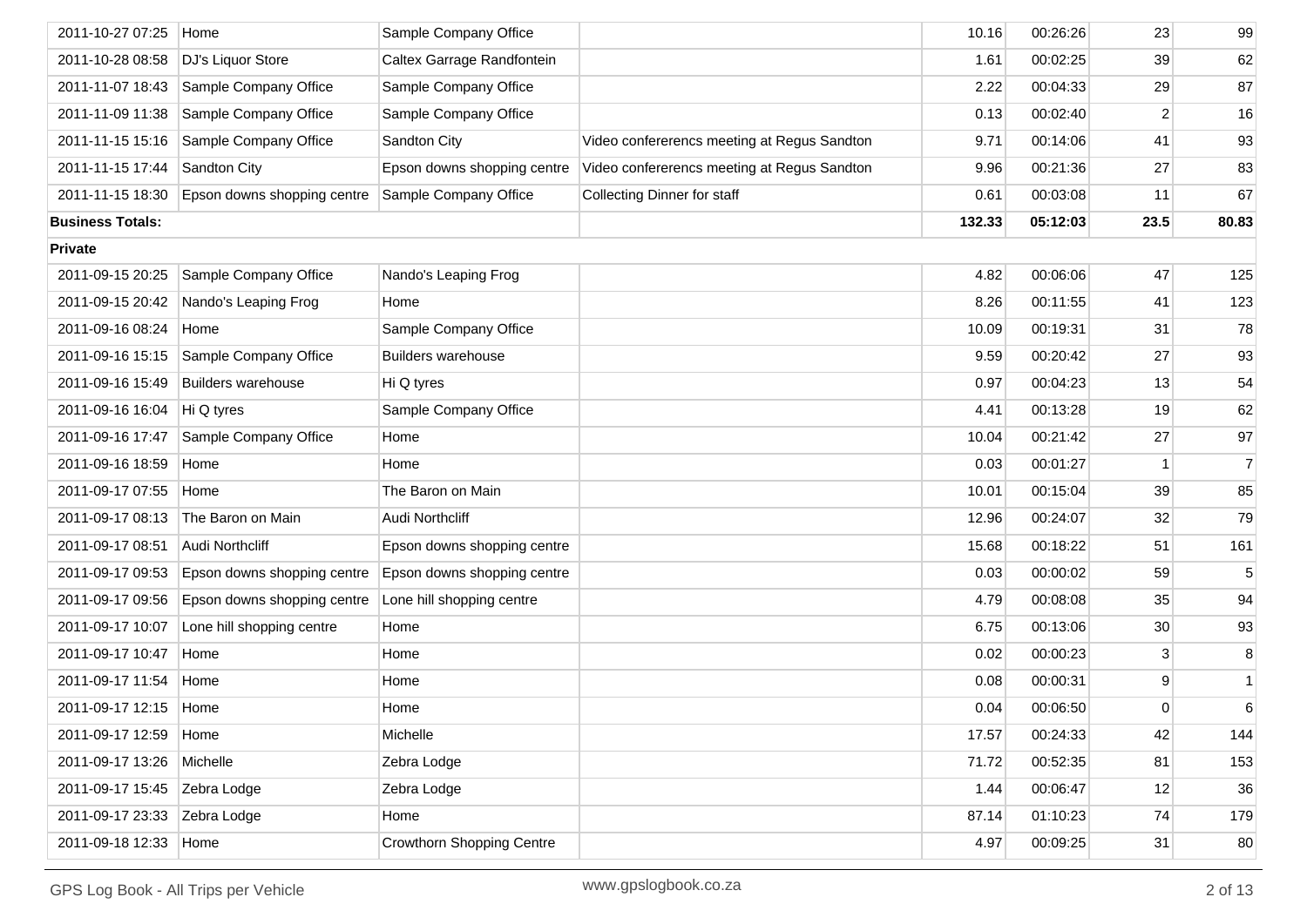| 2011-09-18 12:58 | <b>Crowthorn Shopping Centre</b> | In Laws House             |                        | 28.60 | 00:21:43 | 79             | 161            |
|------------------|----------------------------------|---------------------------|------------------------|-------|----------|----------------|----------------|
| 2011-09-18 13:25 | In Laws House                    | In Laws House             |                        | 0.04  | 00:10:22 | $\overline{0}$ | $\overline{c}$ |
| 2011-09-18 16:27 | In Laws House                    | In Laws House             |                        | 16.09 | 00:16:57 | 56             | 155            |
| 2011-09-18 18:11 | In Laws House                    | Home                      |                        | 34.46 | 00:30:51 | 67             | 144            |
| 2011-09-19 08:56 | Home                             | Sample Company Office     |                        | 10.09 | 00:14:30 | 41             | 84             |
| 2011-09-19 18:27 | Sample Company Office            | Home                      |                        | 9.97  | 00:15:24 | 38             | 94             |
| 2011-09-20 07:25 | Home                             | Sample Company Office     |                        | 10.09 | 00:25:18 | 23             | 77             |
| 2011-09-20 18:50 | Sample Company Office            | Home                      |                        | 10.01 | 00:15:56 | 37             | 91             |
| 2011-09-21 08:01 | Home                             | Universal Tobacco         |                        | 10.03 | 00:22:20 | 26             | 80             |
| 2011-09-21 10:33 | Sample Company Office            | Audi Northcliff           |                        | 14.22 | 00:15:28 | 55             | 123            |
| 2011-09-21 11:01 | Audi Northcliff                  | Audi Northcliff           |                        | 0.12  | 00:00:57 | 7              | 22             |
| 2011-09-21 11:22 | Audi Northcliff                  | Audi Northcliff           |                        | 1.05  | 00:03:26 | 18             | 42             |
| 2011-09-21 11:36 | Audi Northcliff                  | Audi Northcliff           |                        | 0.11  | 00:01:15 | 5              | 8              |
| 2011-09-21 11:40 | Audi Northcliff                  | Sample Company Office     |                        | 15.13 | 00:24:20 | 37             | 127            |
| 2011-09-21 18:58 | Epson downs shopping centre      | Home                      |                        | 10.27 | 00:20:26 | 30             | 88             |
| 2011-09-22 08:19 | Home                             | Sample Company Office     |                        | 11.79 | 00:19:57 | 35             | 94             |
| 2011-09-22 18:53 | Sample Company Office            | Jill's house              |                        | 5.20  | 00:14:44 | 21             | 100            |
| 2011-09-22 21:49 | Jill's house                     | Home                      |                        | 12.22 | 00:19:15 | 38             | 98             |
| 2011-09-23 08:33 | Home                             | Sample Company Office     |                        | 10.07 | 00:16:31 | 36             | 105            |
| 2011-09-23 17:34 | Sample Company Office            | Home                      |                        | 12.49 | 00:22:58 | 32             | 90             |
| 2011-09-23 18:37 | Home                             | Ocean Basket Carlswald    |                        | 9.96  | 00:16:39 | 35             | 77             |
| 2011-09-23 21:05 | Ocean Basket Carlswald           | Home                      |                        | 10.12 | 00:15:29 | 39             | 159            |
| 2011-09-24 12:46 | Home                             | Karlo Smith House         |                        | 13.70 | 00:21:00 | 39             | 99             |
| 2011-09-24 13:11 | <b>Karlo Smith House</b>         | <b>BP</b> Garrage         |                        | 6.33  | 00:13:02 | 29             | 108            |
| 2011-09-24 13:27 | <b>BP</b> Garrage                | UJ - Doornfontein         | Rugby - Bulls vs Lions | 29.52 | 00:28:33 | 62             | 140            |
| 2011-09-24 17:16 | UJ - Doornfontein                | Dopio Zero                |                        | 29.78 | 00:33:24 | 53             | 152            |
| 2011-09-24 21:11 | Dopio Zero                       | Karlo Smith House         |                        | 5.47  | 00:08:16 | 39             | 88             |
| 2011-09-24 21:22 | Karlo Smith House                | Home                      |                        | 13.66 | 00:19:06 | 42             | 145            |
| 2011-09-25 09:26 | Home                             | Home                      |                        | 0.02  | 00:00:16 | 3              | 5              |
| 2011-09-25 10:26 | Home                             | Randfontein High School   |                        | 60.76 | 00:48:51 | 74             | 188            |
| 2011-09-25 11:21 | Randfontein High School          | Shell Garrage Randfontein |                        | 8.37  | 00:19:44 | 25             | 102            |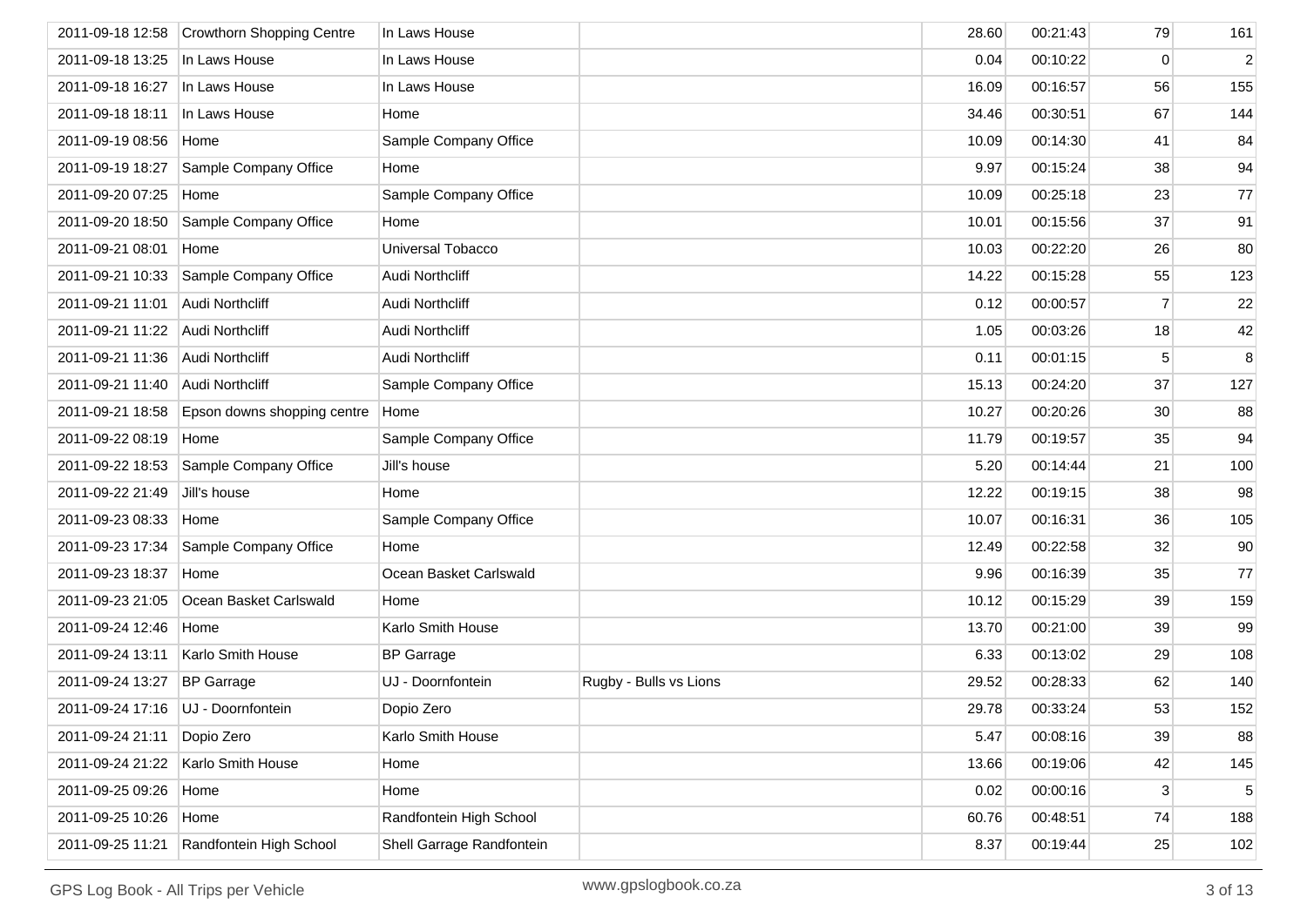| 2011-09-25 11:43                | Shell Garrage Randfontein            | Randfontein High School              |                  | 1.25  | 00:05:11 | 14             | 76             |
|---------------------------------|--------------------------------------|--------------------------------------|------------------|-------|----------|----------------|----------------|
| 2011-09-25 17:52                | Randfontein High School              | Randfontein High School              |                  | 3.74  | 00:07:45 | 28             | 103            |
| 2011-09-25 19:04                | Randfontein High School              | Home                                 |                  | 56.24 | 00:44:47 | 75             | 173            |
| 2011-09-26 07:49                | Home                                 | Sample Company Office                |                  | 10.09 | 00:19:39 | 30             | 82             |
| 2011-09-26 18:50                | Sample Company Office                | Home                                 |                  | 10.14 | 00:20:39 | 29             | 146            |
| 2011-09-27 06:31                | Home                                 | Sample Company Office                |                  | 10.06 | 00:18:30 | 32             | 96             |
| 2011-09-27 19:00                | Sample Company Office                | Home                                 |                  | 9.97  | 00:16:23 | 36             | 103            |
| 2011-09-28 08:48                | Home                                 | Sample Company Office                |                  | 10.10 | 00:15:59 | 37             | 79             |
| 2011-09-28 17:24                | Sample Company Office                | Home                                 |                  | 12.83 | 00:22:17 | 34             | 90             |
| 2011-09-28 17:56                | Home                                 | Monte Casino                         |                  | 9.11  | 00:14:28 | 37             | 79             |
| 2011-09-28 23:43                | Monte Casino                         | Home                                 |                  | 9.02  | 00:11:39 | 46             | 116            |
| 2011-09-29 06:49                | Home                                 | Sample Company Office                |                  | 12.50 | 00:34:10 | 21             | 122            |
| 2011-10-03 20:18                | Home                                 | In Laws House                        |                  | 33.44 | 00:29:54 | 67             | 155            |
| 2011-10-04 06:41                | In Laws House                        | OR Tambo Airport                     |                  | 46.20 | 00:37:59 | 72             | 156            |
| 2011-10-06 19:54                | OR Tambo Airport                     | Home                                 |                  | 39.85 | 00:22:57 | 104            | 153            |
| 2011-10-07 09:27                | Home                                 | Sample Company Office                |                  | 10.05 | 00:14:02 | 42             | 86             |
| 2011-10-07 15:21                | Sample Company Office                | Regus Offices                        |                  | 2.98  | 00:07:17 | 24             | 94             |
| 2011-10-07 17:15                | Regus Offices                        | The golfers Club - design<br>Quarter |                  | 2.12  | 00:07:53 | 16             | 73             |
| 2011-10-07 17:29                | The golfers Club - design<br>Quarter | Fourways Golf Range                  |                  | 1.82  | 00:04:30 | 24             | 58             |
| 2011-10-07 18:25                | Fourways Golf Range                  | Home                                 |                  | 8.36  | 00:13:14 | 37             | 90             |
| 2011-10-07 18:54                | Home                                 | Cedar Square                         |                  | 11.17 | 00:18:24 | 36             | 142            |
| 2011-10-07 23:31                | Cedar Square                         | Home                                 |                  | 10.38 | 00:10:31 | 59             | 148            |
| 2011-10-08 06:57                | Home                                 | Modderfontein Golf Club              |                  | 29.03 | 00:27:47 | 62             | 161            |
| 2011-10-08 12:55                | Modderfontein Golf Club              | John Doe's Folks Place               |                  | 15.02 | 00:26:09 | 34             | 118            |
| 2011-10-08 13:37                | John Doe's Folks Place               | <b>Crowthorn Shopping Centre</b>     |                  | 31.91 | 00:27:30 | 69             | 146            |
| 2011-10-08 14:24                | <b>Crowthorn Shopping Centre</b>     | Home                                 |                  | 5.29  | 00:07:24 | 42             | 136            |
| 2011-10-08 15:01                | Home                                 | Nasrec Parking                       |                  | 54.44 | 01:27:10 | 37             | 135            |
| 2011-10-08 23:13 Nasrec Parking |                                      | Nasrec Parking                       |                  | 0.10  | 00:02:50 | $\mathbf{2}$   | 4              |
| 2011-10-08 23:20                | Nasrec Parking                       | Nasrec Parking                       |                  | 0.10  | 00:14:59 | $\overline{0}$ | $\overline{0}$ |
| 2011-10-08 23:44                | Nasrec Parking                       | Home                                 | Coldplay concert | 45.95 | 00:42:14 | 65             | 158            |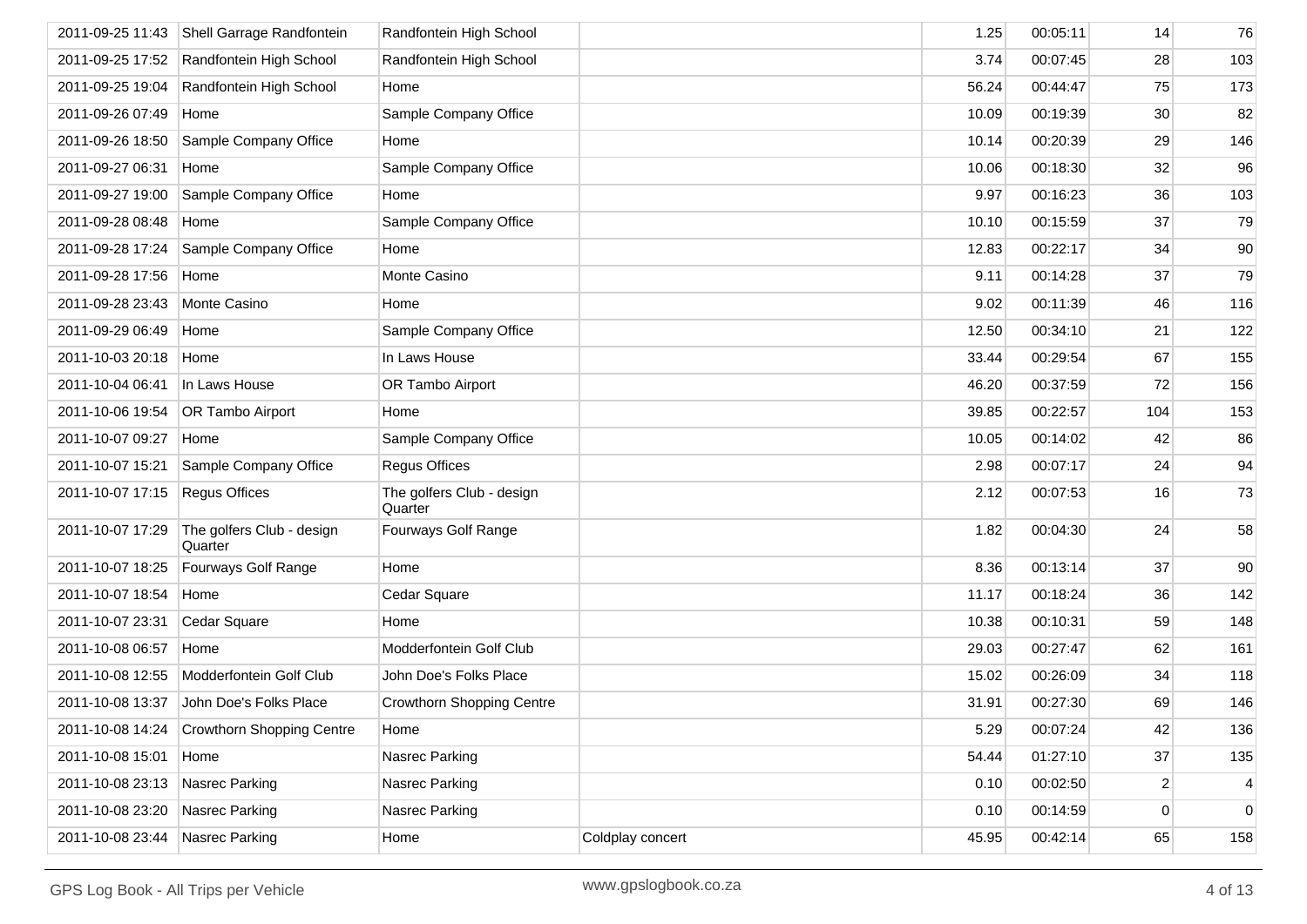| 2011-10-09 10:18 | Home                        | Dopio Zero                  | 14.25 | 00:22:45 | 37             | 85             |
|------------------|-----------------------------|-----------------------------|-------|----------|----------------|----------------|
| 2011-10-09 12:32 | Dopio Zero                  | John Doe House              | 5.76  | 00:10:07 | 34             | 78             |
| 2011-10-09 13:13 | John Doe House              | Home                        | 15.05 | 00:17:06 | 52             | 129            |
| 2011-10-09 14:59 | Home                        | Randfontein High School     | 58.22 | 00:47:38 | 73             | 197            |
| 2011-10-09 19:37 | Randfontein High School     | Randfontein High School     | 7.23  | 00:18:36 | 23             | 63             |
| 2011-10-10 08:00 | Randfontein High School     | Sample Company Office       | 68.51 | 01:10:13 | 58             | 157            |
| 2011-10-10 18:28 | Sample Company Office       | Sample Company Office       | 0.03  | 00:00:12 | 9              | 5              |
| 2011-10-10 19:03 | Sample Company Office       | Home                        | 10.10 | 00:12:20 | 49             | 132            |
| 2011-10-12 08:08 | Home                        | Sample Company Office       | 10.13 | 00:19:11 | 31             | 76             |
| 2011-10-12 17:30 | Sample Company Office       | Fourways Golf Range         | 3.20  | 00:22:29 | 8              | 65             |
| 2011-10-12 18:44 | Fourways Golf Range         | Home                        | 8.42  | 00:25:13 | 20             | 104            |
| 2011-10-13 07:54 | Home                        | Sample Company Office       | 10.18 | 00:33:44 | 18             | 78             |
| 2011-10-13 15:18 | Sample Company Office       | Fourways Golf Range         | 3.42  | 00:20:15 | 10             | 97             |
| 2011-10-13 16:18 | Fourways Golf Range         | Sample Company Office       | 3.46  | 00:26:02 | $\overline{7}$ | 52             |
| 2011-10-13 19:08 | Sample Company Office       | Randfontein High School     | 50.35 | 01:00:13 | 50             | 166            |
| 2011-10-14 08:18 | Randfontein High School     | The Pro Shop                | 54.47 | 01:06:09 | 49             | 144            |
| 2011-10-14 09:41 | The Pro Shop                | Sample Company Office       | 2.40  | 00:21:22 | 6              | 75             |
| 2011-10-14 19:45 | Sample Company Office       | Epson downs shopping centre | 0.60  | 00:16:23 | $\overline{2}$ | 42             |
| 2011-10-14 20:08 | Epson downs shopping centre | Home                        | 9.64  | 00:26:26 | 21             | 97             |
| 2011-10-15 11:04 | Home                        | Home                        | 0.04  | 00:02:29 | 1              | $\overline{c}$ |
| 2011-10-15 11:11 | Home                        | Polock Park Golf Course     | 80.39 | 01:08:57 | 69             | 145            |
| 2011-10-15 18:10 | Polock Park Golf Course     | <b>Stivastis Home</b>       | 10.25 | 00:11:33 | 53             | 85             |
| 2011-10-15 22:11 | <b>Stivastis Home</b>       | Mike Nicolau's House        | 31.83 | 00:22:27 | 85             | 168            |
| 2011-10-16 06:54 | Mike Nicolau's House        | Kempton Park Golf Course    | 14.61 | 00:20:23 | 43             | 125            |
| 2011-10-16 12:53 | Kempton Park Golf Course    | <b>Emperers Palace</b>      | 8.47  | 00:16:04 | 31             | 83             |
| 2011-10-16 14:17 | <b>Emperers Palace</b>      | Mike Nicolau's House        | 17.41 | 00:18:54 | 55             | 132            |
| 2011-10-16 14:51 | Mike Nicolau's House        | Home                        | 34.82 | 00:24:36 | 84             | 178            |
| 2011-10-17 07:44 | Home                        | Sample Company Office       | 10.17 | 00:21:31 | 28             | 96             |
| 2011-10-17 19:57 | Sample Company Office       | Home                        | 10.06 | 00:12:43 | 47             | 160            |
| 2011-10-18 07:11 | Home                        | Sample Company Office       | 10.14 | 00:23:57 | 25             | 86             |
| 2011-10-21 20:26 | Sample Company Office       | Home                        | 10.12 | 00:14:37 | 41             | 111            |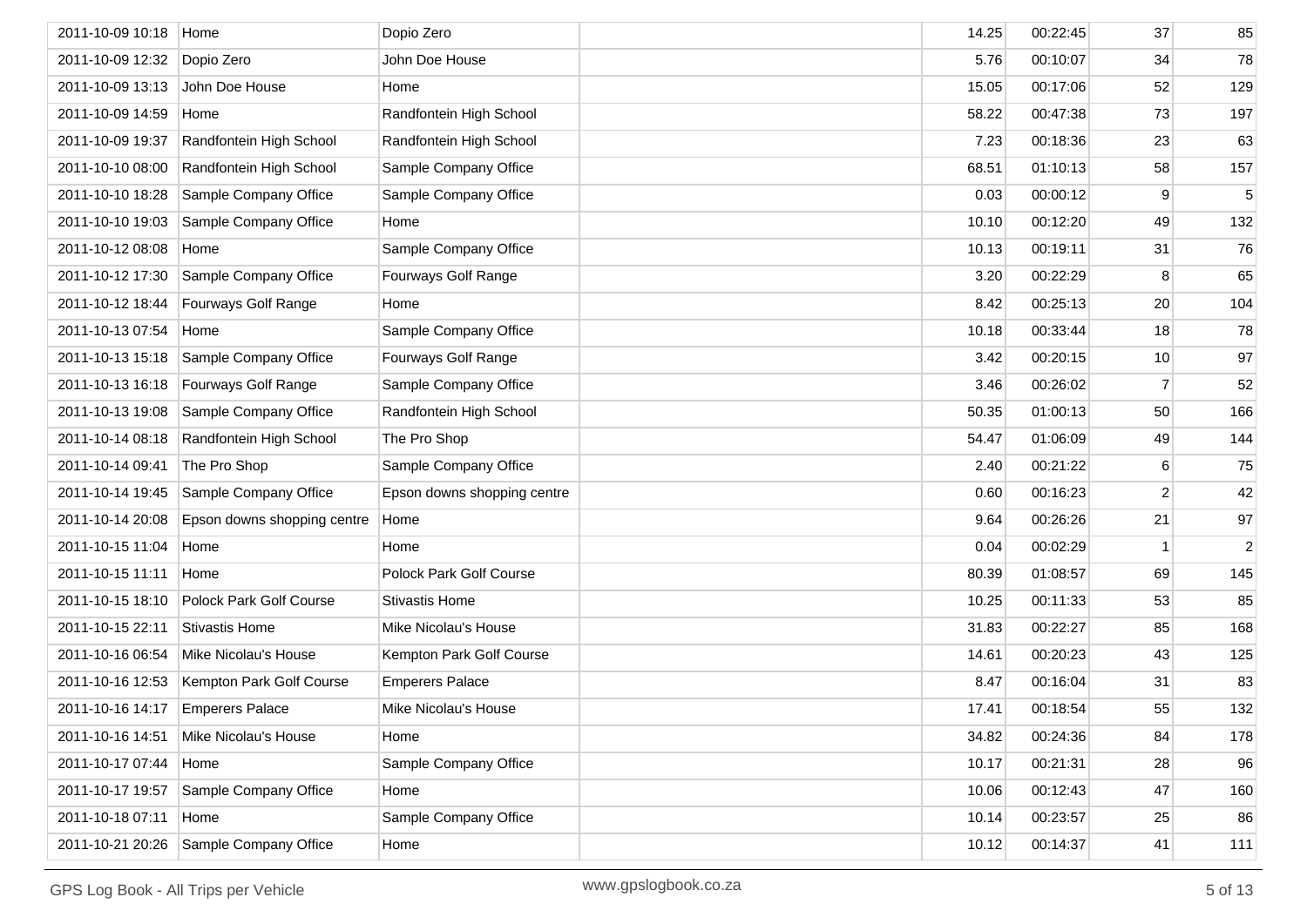| 2011-10-22 09:04 | Home                                     | Engen Garage Bryanston     | 9.79  | 00:13:32 | 43 | 94  |
|------------------|------------------------------------------|----------------------------|-------|----------|----|-----|
| 2011-10-22 09:21 | Engen Garage Bryanston                   | Sample Company Office      | 0.34  | 00:02:53 | 7  | 24  |
| 2011-10-22 13:08 | Sample Company Office                    | OR Tambo Airport           | 35.77 | 00:22:24 | 95 | 149 |
| 2011-10-24 08:36 | OR Tambo Airport                         | Home                       | 41.14 | 00:31:47 | 77 | 148 |
| 2011-10-24 09:38 | Home                                     | Sample Company Office      | 10.14 | 00:14:44 | 41 | 91  |
| 2011-10-24 12:09 | Sample Company Office                    | Fourways Golf Range        | 3.40  | 00:05:05 | 40 | 111 |
| 2011-10-24 12:45 | Fourways Golf Range                      | Sample Company Office      | 3.39  | 00:07:48 | 26 | 101 |
| 2011-10-24 18:02 | Regus Offices                            | Fourways Golf Range        | 2.56  | 00:04:49 | 31 | 69  |
| 2011-10-24 19:07 | Fourways Golf Range                      | Home                       | 8.38  | 00:11:56 | 42 | 118 |
| 2011-10-25 08:53 | Home                                     | Sample Company Office      | 10.15 | 00:15:38 | 38 | 111 |
| 2011-10-25 12:06 | Sample Company Office                    | The Baron on Main          | 2.21  | 00:05:13 | 25 | 97  |
| 2011-10-25 12:34 | Sloan Square                             | Sample Company Office      | 0.64  | 00:02:50 | 13 | 64  |
| 2011-10-25 18:49 | Sample Company Office                    | Fourways Golf Range        | 3.44  | 00:07:52 | 26 | 92  |
| 2011-10-25 19:31 | Fourways Golf Range                      | Lone hill shopping centre  | 3.93  | 00:07:02 | 33 | 69  |
| 2011-10-25 19:49 | Lone hill shopping centre                | Home                       | 6.85  | 00:10:17 | 39 | 138 |
| 2011-10-26 08:17 | Home                                     | Sample Company Office      | 10.12 | 00:17:07 | 35 | 82  |
| 2011-10-26 18:25 | Sample Company Office                    | Fourways Golf Range        | 3.41  | 00:06:38 | 30 | 92  |
| 2011-10-26 19:06 | Fourways Golf Range                      | Home                       | 8.35  | 00:13:20 | 37 | 129 |
| 2011-10-27 11:27 | Sample Company Office                    | Fourways Golf Range        | 3.39  | 00:05:23 | 37 | 99  |
| 2011-10-27 12:20 | Fourways Golf Range                      | Sample Company Office      | 3.37  | 00:07:34 | 26 | 105 |
| 2011-10-27 18:12 | Sample Company Office                    | Home                       | 10.01 | 00:16:11 | 37 | 124 |
| 2011-10-27 18:50 | Home                                     | Randfontein High School    | 57.76 | 00:44:44 | 77 | 204 |
| 2011-10-28 08:33 | Randfontein High School                  | DJ's Liquor Store          | 3.54  | 00:05:46 | 36 | 66  |
| 2011-10-28 09:47 | Caltex Garrage Randfontein               | Caltex Garrage Randfontein | 0.04  | 00:00:14 | 11 | 8   |
| 2011-10-28 09:54 | Caltex Garrage Randfontein               | Caltex Garrage Randfontein | 0.03  | 00:00:49 | 2  | 3   |
| 2011-10-28 10:06 | Caltex Garrage Randfontein               | Randfontein High School    | 1.65  | 00:03:46 | 26 | 62  |
|                  | 2011-10-28 10:30 Randfontein High School | Home                       | 62.38 | 00:52:11 | 71 | 163 |
| 2011-10-28 11:43 | Home                                     | Sample Company Office      | 10.15 | 00:15:39 | 38 | 90  |
| 2011-10-28 19:03 | Sample Company Office                    | Home                       | 10.18 | 00:21:09 | 28 | 85  |
| 2011-10-29 08:06 | Home                                     | <b>Stivastis Home</b>      | 63.54 | 00:57:39 | 66 | 147 |
| 2011-10-29 23:18 | <b>Stivastis Home</b>                    | Home                       | 61.40 | 00:40:00 | 92 | 155 |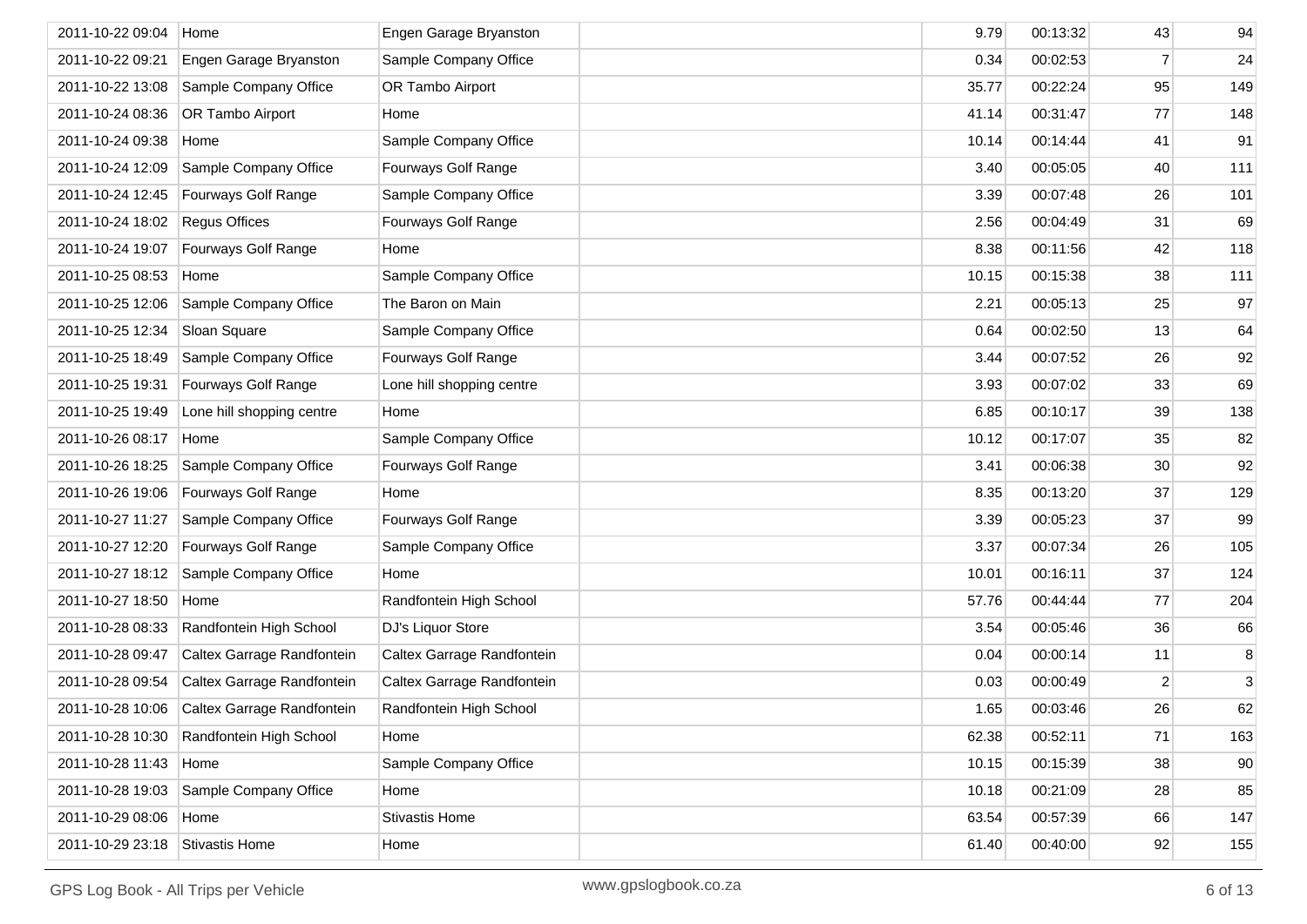| 2011-11-02 07:15      | Home                                   | Sample Company Office            | 10.06 | 00:19:56 | 30             | 82  |
|-----------------------|----------------------------------------|----------------------------------|-------|----------|----------------|-----|
| 2011-11-02 20:19      | Sample Company Office                  | Home                             | 11.90 | 00:15:01 | 47             | 156 |
| 2011-11-03 07:50      | Home                                   | Sample Company Office            | 10.13 | 00:23:06 | 26             | 80  |
| 2011-11-03 22:12      | Sample Company Office                  | Home                             | 9.99  | 00:09:35 | 62             | 159 |
| 2011-11-04 06:48      | Home                                   | Regus Offices                    | 9.49  | 00:15:53 | 35             | 108 |
| 2011-11-04 10:20      | Regus Offices                          | The Pro Shop                     | 1.58  | 00:03:42 | 25             | 89  |
| 2011-11-04 10:55      | The Pro Shop                           | Sample Company Office            | 2.21  | 00:06:00 | 22             | 76  |
| 2011-11-04 13:49      | Sample Company Office                  | Monte Casino                     | 4.62  | 00:09:19 | 29             | 75  |
| 2011-11-04 18:58      | Monte Casino                           | Home                             | 9.09  | 00:11:19 | 48             | 129 |
| 2011-11-04 19:18      | Home                                   | Mike Nicolau's House             | 32.99 | 00:28:21 | 69             | 161 |
| 2011-11-04 19:57      | Mike Nicolau's House                   | <b>Beford Centre</b>             | 2.22  | 00:05:29 | 24             | 53  |
| 2011-11-04 22:17      | <b>Beford Centre</b>                   | Mike Nicolau's House             | 2.44  | 00:05:18 | 27             | 58  |
| 2011-11-05 09:48      | Mike Nicolau's House                   | <b>Beford Centre</b>             | 2.39  | 00:12:31 | 11             | 50  |
| 2011-11-05 10:44      | Beford Centre                          | Meze Food outlet                 | 7.03  | 00:17:44 | 23             | 68  |
| 2011-11-05 11:07      | Meze Food outlet                       | Glenvista Country Club           | 24.90 | 00:24:40 | 60             | 127 |
| 2011-11-05 18:41      | Glenvista Country Club                 | Mike Nicolau's House             | 19.20 | 00:19:59 | 57             | 146 |
| 2011-11-05 19:05      | Mike Nicolau's House                   | Epson downs shopping centre      | 29.26 | 00:18:20 | 95             | 158 |
| 2011-11-05 19:26      | Epson downs shopping centre            | Sloan Square                     | 0.10  | 00:00:52 | $\overline{7}$ | 26  |
| 2011-11-05 19:36      | Sloan Square                           | Home                             | 9.65  | 00:12:27 | 46             | 134 |
| 2011-11-06 11:06      | Home                                   | <b>Crowthorn Shopping Centre</b> | 4.90  | 00:09:49 | 29             | 76  |
| 2011-11-06 11:47      | <b>Crowthorn Shopping Centre</b>       | <b>Crowthorn Shopping Centre</b> | 0.02  | 00:03:05 | 0              | 3   |
| 2011-11-06 11:52      | <b>Crowthorn Shopping Centre</b>       | Home                             | 5.27  | 00:12:06 | 26             | 139 |
| 2011-11-06 13:06      | Home                                   | <b>Crowthorn Shopping Centre</b> | 4.90  | 00:08:30 | 34             | 73  |
| 2011-11-06 13:22      | <b>Crowthorn Shopping Centre</b>       | Home                             | 5.30  | 00:08:41 | 36             | 111 |
| 2011-11-06 19:13      | <b>Home</b>                            | Home                             | 55.91 | 00:46:11 | 72             | 195 |
| 2011-11-07 07:36      | Home                                   | Sample Company Office            | 10.15 | 00:25:55 | 23             | 96  |
|                       | 2011-11-07 18:50 Sample Company Office | Home                             | 10.09 | 00:17:10 | 35             | 129 |
| 2011-11-08 07:01 Home |                                        | Sample Company Office            | 10.13 | 00:20:39 | 29             | 84  |
| 2011-11-08 18:35      | Sample Company Office                  | Home                             | 9.98  | 00:12:24 | 48             | 139 |
| 2011-11-09 07:23      | Home                                   | Sample Company Office            | 10.12 | 00:22:14 | 27             | 104 |
| 2011-11-09 14:31      | Sample Company Office                  | OR Tambo Airport                 | 36.17 | 00:24:09 | 89             | 152 |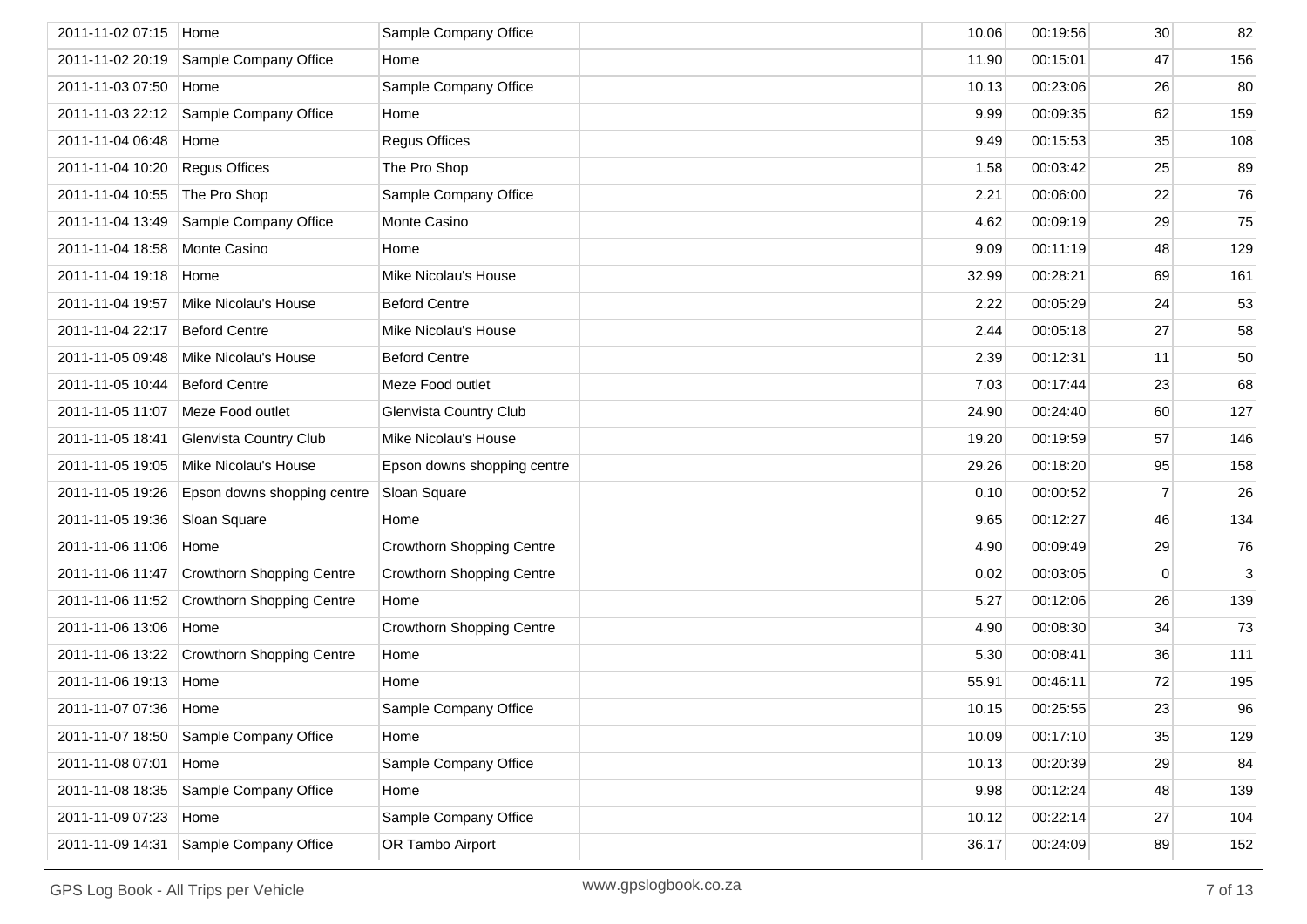| 2011-11-09 15:12                     | <b>OR Tambo Airport</b>                          | Fishermans Deli                           | 46.57   | 00:41:17 | 67              | 134    |
|--------------------------------------|--------------------------------------------------|-------------------------------------------|---------|----------|-----------------|--------|
| 2011-11-09 16:08                     | Fishermans Deli                                  | Lone hill shopping centre                 | 11.55   | 00:21:08 | 32              | 105    |
| 2011-11-09 16:54                     | Lone hill shopping centre                        | Home                                      | 6.82    | 00:13:44 | 29              | 112    |
| 2011-11-10 08:06                     | Home                                             | Sample Company Office                     | 10.16   | 00:17:11 | 35              | 94     |
| 2011-11-10 16:21                     | Sample Company Office                            | The Baron on Main                         | 2.11    | 00:03:30 | 36              | 110    |
| 2011-11-10 16:53                     | The Baron on Main                                | Sample Company Office                     | 2.08    | 00:06:56 | 18              | 86     |
| 2011-11-10 18:44                     | Sample Company Office                            | Engen Garage Bryanston                    | 0.33    | 00:01:16 | 15              | 37     |
| 2011-11-10 18:48                     | Engen Garage Bryanston                           | Home                                      | 9.81    | 00:14:48 | 39              | 99     |
| 2011-11-11 06:34                     | Home                                             | Modderfontein Golf Club                   | 28.47   | 00:29:32 | 57              | 122    |
| 2011-11-11 12:19                     | Modderfontein Golf Club                          | Home                                      | 30.91   | 00:30:48 | 60              | 134    |
| 2011-11-11 13:12                     | Home                                             | Sample Company Office                     | 10.12   | 00:17:07 | 35              | 87     |
| 2011-11-11 18:13                     | Sample Company Office                            | Home                                      | 10.04   | 00:16:35 | 36              | 99     |
| 2011-11-11 19:41                     | Home                                             | Papachino's                               | 6.30    | 00:12:21 | 30 <sup>°</sup> | 79     |
| 2011-11-11 21:17                     | Papachino's                                      | Home                                      | 6.35    | 00:12:19 | 30              | 78     |
| 2011-11-12 10:49                     | Home                                             | Weatherly's                               | 18.49   | 00:38:51 | 28              | 93     |
| 2011-11-12 12:14                     | Weatherly's                                      | The Buz, shopping centre                  | 7.58    | 00:15:21 | 29              | 69     |
| 2011-11-12 12:38                     | The Buz, shopping centre                         | Home                                      | 12.31   | 00:20:33 | 35              | 102    |
| 2011-11-12 15:42                     | Home                                             | Greek Orthodox Church -<br><b>Brekpan</b> | 62.12   | 00:43:58 | 84              | 152    |
| 2011-11-12 18:21                     | <b>Greek Orthodox Church -</b><br><b>Brekpan</b> | <b>Cypriot Club</b>                       | 54.34   | 00:57:40 | 56              | 126    |
| 2011-11-13 00:55                     | <b>Cypriot Club</b>                              | Home                                      | 33.30   | 00:23:24 | 85              | 145    |
| 2011-11-13 08:53                     | Home                                             | The Windmill Resturant                    | 46.52   | 00:48:03 | 58              | 142    |
| 2011-11-13 10:59                     | The Windmill Resturant                           | Home                                      | 43.05   | 00:41:23 | 62              | 174    |
| 2011-11-13 14:01                     | Home                                             | Monte Casino                              | 9.44    | 00:13:38 | 41              | 96     |
| 2011-11-13 16:42                     | Monte Casino                                     | Home                                      | 14.18   | 00:25:15 | 33              | 102    |
| 2011-11-14 07:36                     | <b>Home</b>                                      | Sample Company Office                     | 10.16   | 00:23:19 | 26              | 80     |
|                                      | 2011-11-14 19:43 Sample Company Office           | Home                                      | 10.01   | 00:10:43 | 56              | 160    |
| 2011-11-15 07:42 Home                |                                                  | Sample Company Office                     | 10.13   | 00:28:04 | 21              | 87     |
|                                      | 2011-11-15 22:02 Sample Company Office           | Home                                      | 10.13   | 00:11:35 | 52              | 149    |
| <b>Private Totals:</b>               |                                                  |                                           | 3105.04 | 65:17:58 | 38.02           | 101.38 |
| <b>Totals For Vehicle: GPSLOG GP</b> |                                                  |                                           | 3237.37 | 70:30:01 | 36.16           | 98.74  |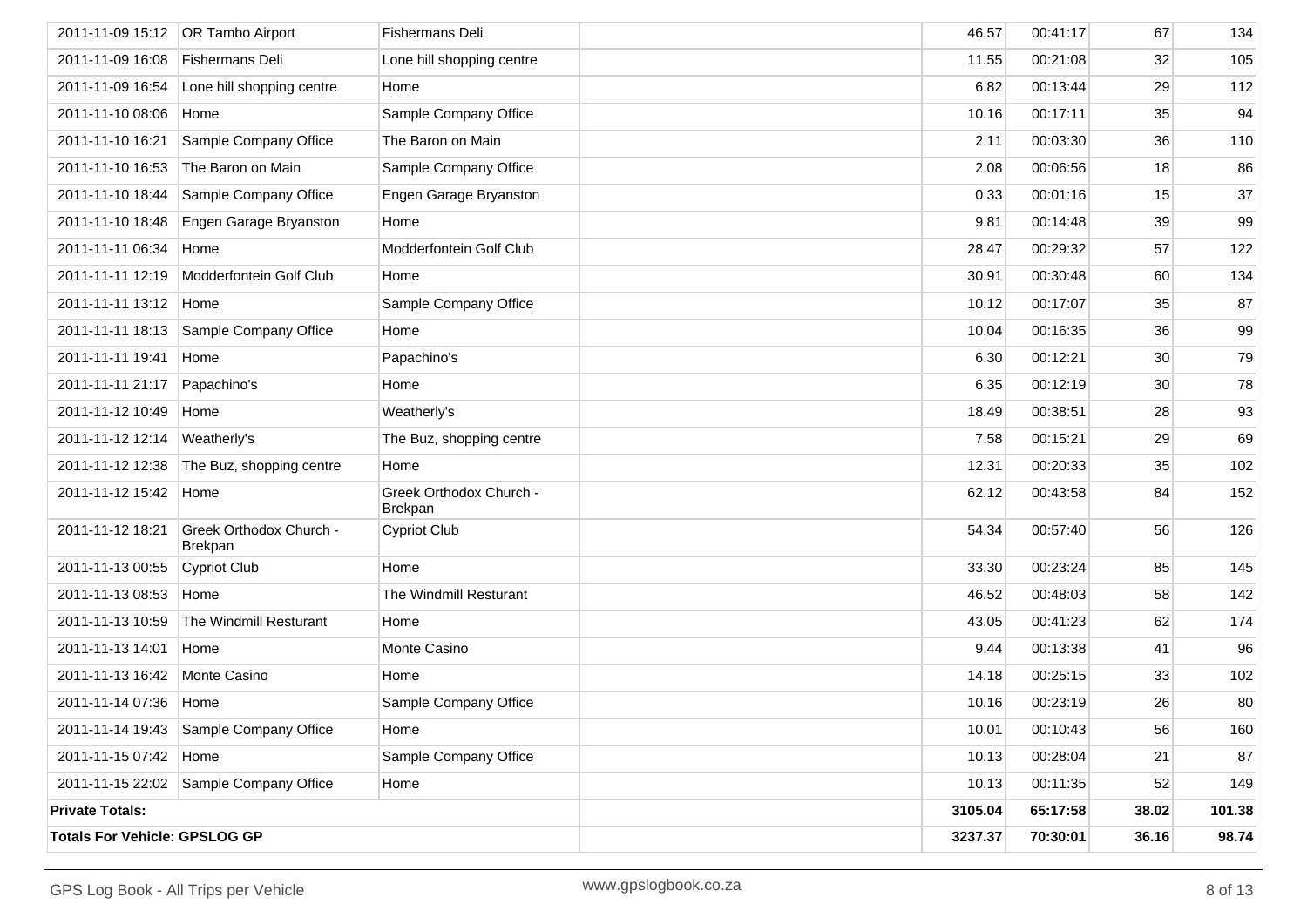| Vehicle: PWW007GP       |                                  |                           |                                         |       |          |                |      |
|-------------------------|----------------------------------|---------------------------|-----------------------------------------|-------|----------|----------------|------|
| <b>Business</b>         |                                  |                           |                                         |       |          |                |      |
| 2011-08-24 15:43        | Sample Company Office            | <b>Regus Offices</b>      | <b>Ops Meeting</b>                      | 3.04  | 00:21:38 | 8              | 62   |
| 2011-08-25 10:11        | Sample Company Office            | Riverclub Golf Club       | Networking with Contract Manufacturer   | 13.71 | 00:54:49 | 15             | 73   |
| 2011-08-29 17:24        | <b>Regus Offices</b>             | Sandton City              | Meeting Graphic designer for GLB        | 27.44 | 01:07:47 | 24             | 99   |
| 2011-09-02 10:20        | <b>Regus Offices</b>             | Sample Company Office     | <b>OPS Meeting</b>                      | 3.19  | 00:22:56 | 8              | 76   |
| 2011-09-02 12:43        | Sample Company Office            | The Baron on Main         | Return from meeting                     | 2.19  | 00:19:11 | 6              | 64   |
| 2011-09-02 14:29        | The Baron on Main                | Sample Company Office     | Return from Company/team building lunch | 3.17  | 00:06:29 | 29             | 68   |
| 2011-09-05 18:10        | <b>Regus Offices</b>             | Sample Company Office     | Return from weekly ops meeting          | 3.06  | 00:22:47 | 8              | 69   |
| 2011-09-07 12:03        | FNB and Bryanston Post<br>Office | Sample Company Office     | Return from post office                 | 3.06  | 00:16:49 | 10             | 72   |
| 2011-09-12 15:24        | Sample Company Office            | <b>Regus Offices</b>      | Weekly ops meeting                      | 3.05  | 00:06:38 | 27             | 83   |
| 2011-09-12 17:32        | <b>Regus Offices</b>             | Sample Company Office     | <b>Weekly Ops Meeting</b>               | 3.13  | 00:10:03 | 18             | 67   |
| <b>Business Totals:</b> |                                  |                           |                                         | 65.05 | 04:09:07 | 15.3           | 73.3 |
| <b>Private</b>          |                                  |                           |                                         |       |          |                |      |
| 2011-08-19 19:38        | Sample Company Office            | Home                      |                                         | 11.77 | 00:30:34 | 23             | 117  |
| 2011-08-20 08:13        | Home                             | Lone hill shopping centre |                                         | 6.88  | 00:25:29 | 16             | 90   |
| 2011-08-20 09:41        | Lone hill shopping centre        | Home                      |                                         | 7.56  | 00:27:55 | 16             | 74   |
| 2011-08-20 11:48        | Home                             | Hugo's Resturant          |                                         | 7.57  | 00:25:33 | 17             | 85   |
| 2011-08-20 17:10        | Home                             | Randfontein High School   |                                         | 67.16 | 01:35:41 | 42             | 140  |
| 2011-08-21 06:52        | Randfontein High School          | Greenhills Pick And Pay   |                                         | 5.78  | 00:41:01 | 8              | 59   |
| 2011-08-21 07:44        | Greenhills Pick And Pay          | Randfontein High School   |                                         | 0.82  | 00:16:43 | $\overline{c}$ | 41   |
| 2011-08-21 08:34        | Randfontein High School          | DJ's Liquor Store         |                                         | 13.96 | 00:30:03 | 27             | 96   |
| 2011-08-21 13:04        | DJ's Liquor Store                | Inanda Club               |                                         | 55.82 | 01:30:36 | 36             | 99   |
| 2011-08-21 17:22        | Inanda Club                      | Inanda Club               |                                         | 0.11  | 00:15:09 | 0              | 16   |
| 2011-08-21 18:38        | Inanda Club                      | Home                      |                                         | 51.19 | 01:22:31 | 37             | 128  |
| 2011-08-22 07:30 Home   |                                  | Sample Company Office     |                                         | 10.19 | 00:35:37 | 17             | 96   |
| 2011-08-22 12:22        | Sample Company Office            | Fourways Golf Range       |                                         | 3.42  | 00:20:48 | 9 <sup>°</sup> | 69   |
| 2011-08-22 13:31        | Fourways Golf Range              | Sample Company Office     |                                         | 3.44  | 00:21:39 | 9              | 75   |
| 2011-08-22 19:09        | Sample Company Office            | Home                      |                                         | 12.90 | 00:32:00 | 24             | 90   |
| 2011-08-23 07:20        | Home                             | Sample Company Office     |                                         | 10.35 | 00:39:49 | 15             | 85   |
| 2011-08-23 15:26        | Sample Company Office            | Fourways Golf Range       |                                         | 3.38  | 00:20:36 | 9 <sup>1</sup> | 106  |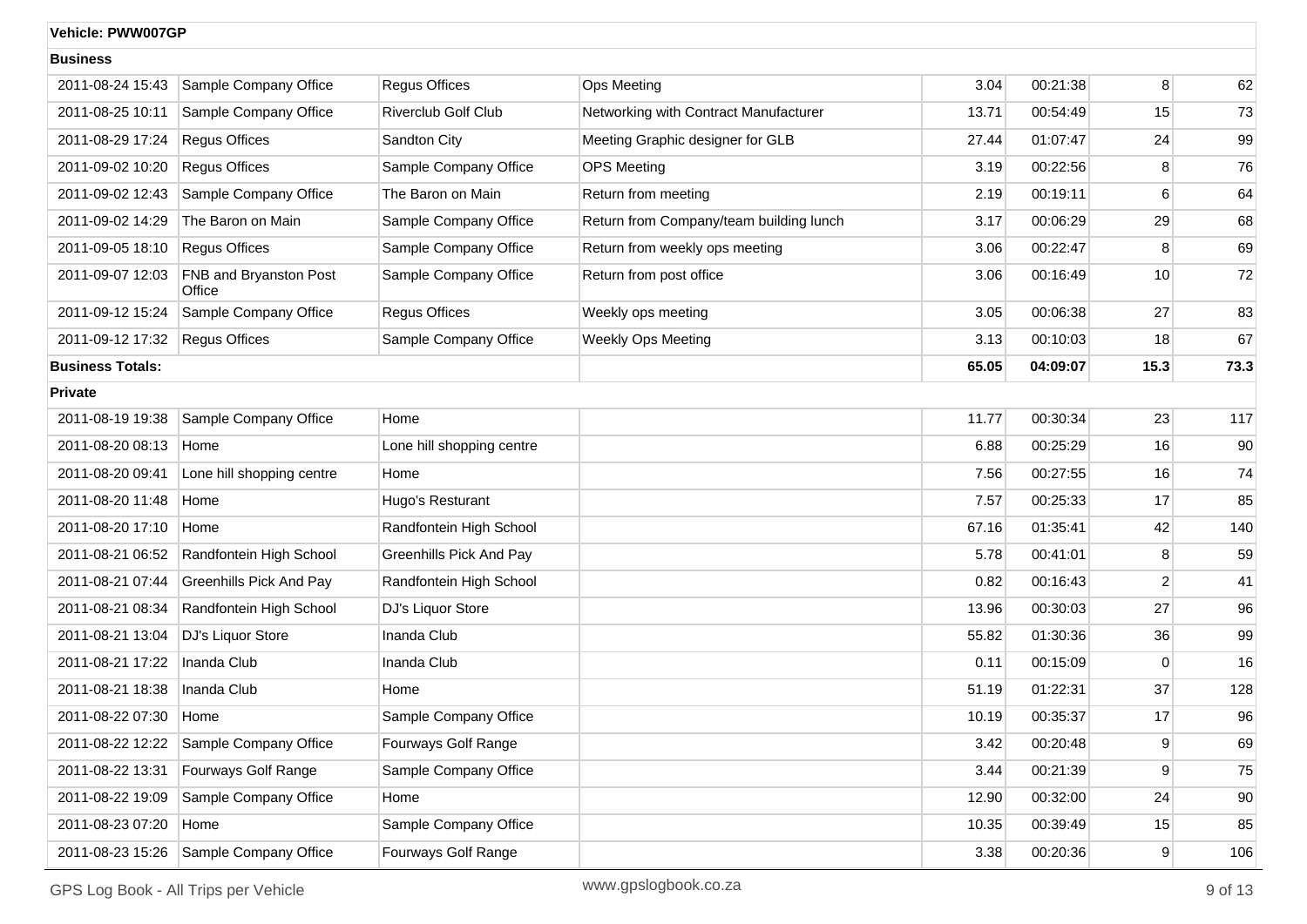| 2011-08-23 16:21 | Fourways Golf Range                    | Sample Company Office      | 3.54  | 00:24:02 | 8              | 91  |
|------------------|----------------------------------------|----------------------------|-------|----------|----------------|-----|
| 2011-08-23 18:24 | Sample Company Office                  | Al Fresco's Resturant      | 47.36 | 01:23:54 | 33             | 92  |
| 2011-08-23 21:30 | Al Fresco's Resturant                  | Home                       | 24.74 | 00:42:11 | 35             | 103 |
| 2011-08-24 07:34 | Home                                   | Sample Company Office      | 10.08 | 00:18:26 | 32             | 89  |
| 2011-08-24 17:27 | <b>Regus Offices</b>                   | Fourways Golf Range        | 2.71  | 00:19:25 | 8              | 58  |
| 2011-08-24 18:38 | Fourways Golf Range                    | Home                       | 8.39  | 00:26:23 | 19             | 88  |
| 2011-08-25 07:56 | Home                                   | Sample Company Office      | 10.22 | 00:34:29 | 17             | 86  |
| 2011-08-25 19:17 | <b>Riverclub Golf Club</b>             | Home                       | 16.65 | 00:38:43 | 25             | 99  |
| 2011-08-26 07:33 | Home                                   | Sample Company Office      | 10.15 | 00:31:58 | 19             | 80  |
| 2011-08-26 18:53 | Sample Company Office                  | Home                       | 10.08 | 00:27:00 | 22             | 93  |
| 2011-08-26 20:07 | Home                                   | Greek Orthodox Church      | 40.13 | 00:42:37 | 56             | 126 |
| 2011-08-27 16:53 | Sample Company Office                  | Home                       | 10.68 | 00:32:06 | 19             | 89  |
| 2011-08-27 18:24 | Home                                   | Ridgebacks                 | 28.64 | 00:41:20 | 41             | 116 |
| 2011-08-27 23:24 | Ridgebacks                             | In Laws House              | 7.35  | 00:25:05 | 17             | 81  |
| 2011-08-28 06:46 | In Laws House                          | <b>Centurion Golf Club</b> | 11.62 | 00:31:51 | 21             | 88  |
| 2011-08-28 13:51 | <b>Centurion Golf Club</b>             | In Laws House              | 12.58 | 00:33:22 | 22             | 105 |
| 2011-08-28 17:47 | In Laws House                          | Home                       | 35.04 | 00:55:52 | 37             | 116 |
| 2011-08-29 08:39 | Home                                   | Sample Company Office      | 10.19 | 00:31:13 | 19             | 93  |
| 2011-08-29 15:21 | Sample Company Office                  | <b>Regus Offices</b>       | 3.06  | 00:20:07 | 9              | 73  |
| 2011-08-29 22:32 | Sandton City                           | Home                       | 17.83 | 00:33:55 | 31             | 115 |
| 2011-08-30 07:11 | Home                                   | Sample Company Office      | 12.04 | 00:38:17 | 18             | 81  |
| 2011-08-30 19:38 | Sample Company Office                  | Home                       | 10.04 | 00:27:07 | 22             | 125 |
| 2011-08-31 07:56 | Home                                   | Sample Company Office      | 10.13 | 00:29:08 | 20             | 79  |
| 2011-08-31 13:34 | Sample Company Office                  | Vodacom                    | 17.55 | 00:37:47 | 27             | 97  |
| 2011-08-31 14:43 | Vodacom                                | Sample Company Office      | 17.97 | 00:40:01 | 26             | 101 |
|                  | 2011-08-31 19:18 Sample Company Office | Home                       | 10.12 | 00:26:26 | 22             | 98  |
| 2011-09-01 07:49 | Home                                   | Sample Company Office      | 10.14 | 00:21:44 | 28             | 79  |
| 2011-09-01 12:02 | Sample Company Office                  | Sample Company Office      | 0.18  | 00:00:37 | 17             | 8   |
| 2011-09-01 12:44 | Sample Company Office                  | Audi Northcliff            | 22.48 | 00:37:44 | 35             | 81  |
| 2011-09-01 14:58 | Audi Northcliff                        | The Baron on Main          | 16.19 | 00:33:15 | 29             | 116 |
| 2011-09-01 15:54 | The Baron on Main                      | Sample Company Office      | 3.02  | 00:24:48 | $\overline{7}$ | 72  |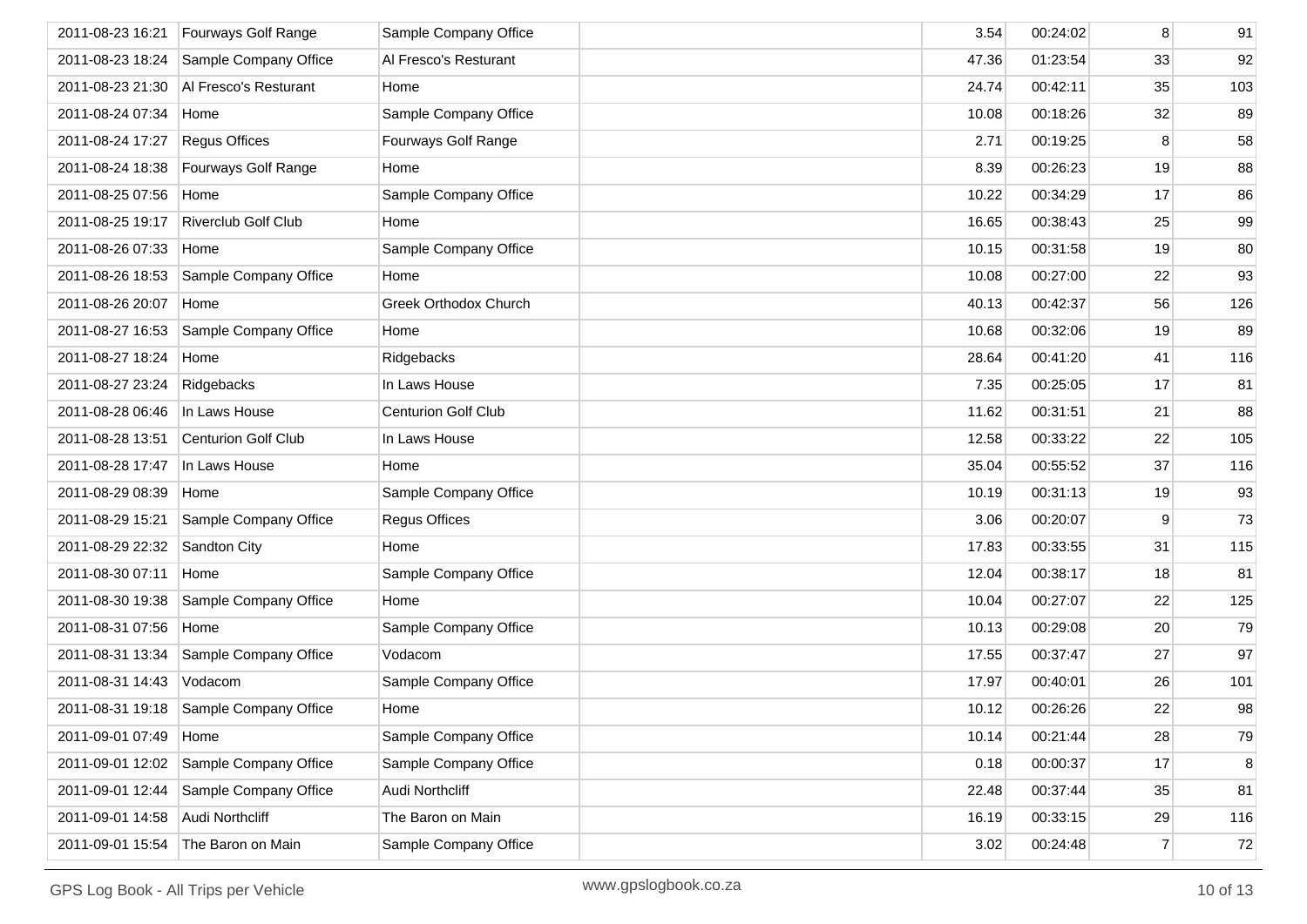| 2011-09-01 17:31      | Sample Company Office              | Home                             | 13.08 | 00:25:39 | 30             | 92           |
|-----------------------|------------------------------------|----------------------------------|-------|----------|----------------|--------------|
| 2011-09-02 06:57      | Home                               | Regus Offices                    | 9.97  | 00:35:32 | 16             | 80           |
| 2011-09-02 18:19      | Sample Company Office              | Home                             | 12.35 | 00:41:43 | 17             | 128          |
| 2011-09-03 09:54      | Home                               | Sample Company Office            | 10.15 | 00:30:12 | 20             | 90           |
| 2011-09-03 16:50      | Sample Company Office              | Home                             | 10.13 | 00:29:38 | 20             | 86           |
| 2011-09-03 18:11      | Home                               | Shivas Pub                       | 47.61 | 00:56:41 | 50             | 166          |
| 2011-09-03 21:27      | Shivas Pub                         | Home                             | 43.30 | 00:45:36 | 56             | 159          |
| 2011-09-04 10:41      | Home                               | Home                             | 10.15 | 00:45:18 | 13             | 93           |
| 2011-09-05 07:52      | Home                               | Sample Company Office            | 11.04 | 00:38:06 | 17             | 81           |
| 2011-09-05 15:23      | Sample Company Office              | Regus Offices                    | 3.11  | 00:21:21 | 8              | 68           |
| 2011-09-05 19:30      | Sample Company Office              | Home                             | 10.05 | 00:26:55 | 22             | 120          |
| 2011-09-06 07:00      | Home                               | Sample Company Office            | 10.15 | 00:22:31 | 27             | 82           |
| 2011-09-06 18:49      | Sample Company Office              | South Downs Shoping Centre       | 38.45 | 00:57:26 | 40             | 139          |
| 2011-09-06 21:46      | South Downs Shoping Centre         | Home                             | 27.72 | 00:38:19 | 43             | 131          |
| 2011-09-07 07:37      | Home                               | Sample Company Office            | 10.18 | 00:45:15 | 13             | 76           |
| 2011-09-07 11:29      | Sample Company Office              | FNB and Bryanston Post<br>Office | 2.22  | 00:19:53 | 6              | 52           |
| 2011-09-07 19:08      | Sample Company Office              | Home                             | 9.97  | 00:25:30 | 23             | 116          |
| 2011-09-08 07:49      | Home                               | Sample Company Office            | 13.12 | 00:48:07 | 16             | 78           |
| 2011-09-09 18:02      | Home                               | Brooklyn centre                  | 44.51 | 00:49:57 | 53             | 124          |
| 2011-09-09 20:45      | Brooklyn centre                    | In Laws House                    | 9.95  | 00:10:42 | 55             | 133          |
| 2011-09-09 21:00      | In Laws House                      | In Laws House                    | 15.91 | 00:23:01 | 41             | 172          |
| 2011-09-09 21:33      | In Laws House                      | Home                             | 34.47 | 00:27:26 | 75             | 176          |
| 2011-09-10 18:34      | Home                               | The Baron on Main                | 10.01 | 00:12:47 | 47             | 137          |
| 2011-09-10 20:18      | The Baron on Main                  | The Baron on Main                | 0.19  | 00:01:10 | 9              | 29           |
|                       | 2011-09-10 20:24 The Baron on Main | Home                             | 16.45 | 00:21:53 | 45             | 160          |
| 2011-09-11 09:02 Home |                                    | Jill's house                     | 11.70 | 00:17:19 | 40             | 103          |
| 2011-09-11 09:22      | Jill's house                       | Jill's house                     | 0.01  | 00:04:38 | $\overline{0}$ | $\mathbf{0}$ |
| 2011-09-11 09:39      | Jill's house                       | News cafe Fourways               | 5.98  | 00:11:21 | 31             | 125          |
| 2011-09-11 13:39      | News cafe Fourways                 | Jill's house                     | 1.33  | 00:04:30 | 17             | 81           |
| 2011-09-11 15:15      | Jill's house                       | Lone hill shopping centre        | 4.64  | 00:08:16 | 33             | 80           |